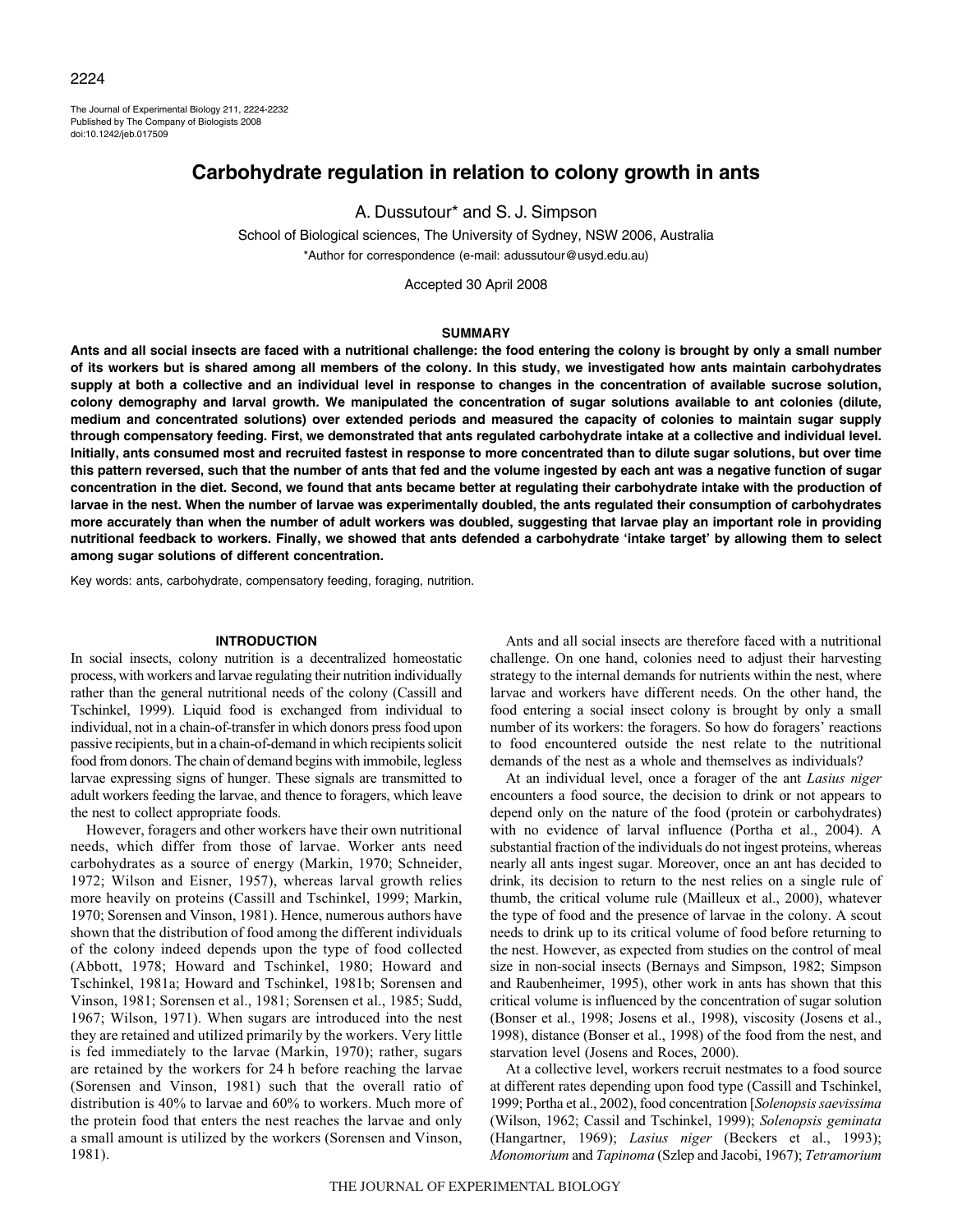*impurum* (Verhaeghe, 1982); *Myrmica sabuletti* (de Biseau et al., 1991) (for a review, see Detrain et al., 1999)] and hunger level (Mailleux et al., 2006). In general, workers recruit more workers when they are starved, more strongly to sucrose than to protein, and more strongly to concentrated than to dilute solutions. At a collective level, the presence of larvae increases the mobilization of foragers to sucrose or proteinaceous solutions and consequently increases the sugar and protein collected by workers (Brian, 1972; Portha et al., 2002).

A major challenge for any animal is maintaining an appropriate amount and balance of nutrients ingested to meet requirements in the face of a nutritionally heterogeneous environment and changing demands of growth, development and reproduction. Extensive studies on non-social insects have elucidated the nutritional regulatory strategies and mechanisms employed by a range of insects and other animals (e.g. Raubenheimer and Simpson, 1999; Simpson and Raubenheimer, 2000; Simpson et al., 2004). Insects have been shown to possess separate appetites for protein and carbohydrate, which underlie an ability to compensate for changes in nutrient density in foods and to select among nutritionally complementary foods to achieve a nutritional 'intake target'. How social insects such as ants maintain nutrient supply at both a collective and an individual level in response to changes in the nutritional composition of available foods, colony demography and larval growth is not known (but see Kay, 2004) Such an understanding would provide an important extension to models of collective behaviour and to the study of nutritional ecology. As a first stage, in the present paper we investigated how ants maintain intake of sugar at a collective level and individual level. It is well known that sugars are phagostimulatory to larvae and workers, with higher volumes of concentrated than of diluted sugar solutions being ingested in the short term (Cassill and Tschinkel, 1999). However, for colonies (or individuals) to regulate sugar intake in the longer term, larger volumes of diluted than of concentrated solutions must be ingested if these are all that are available in the environment. None of the studies performed on nutrition in ants to date has exceed 48 h (e.g. Glunn et al., 1981; Kay, 2004; Portha et al., 2002; Portha et al., 2004; Sorensen et al., 1985), and Markin (Markin, 1970) showed that it could up to 5 days before larvae received carbohydrates from workers. Hence, we manipulated the concentration of sugar solutions available to ant colonies over extended periods and measured their capacity to maintain sugar supply to the colony through compensatory feeding. We first investigated the role of colony growth on carbohydrate regulation and followed the carbohydrate intake of the colony as a whole from when the first eggs were laid to the first appearance of pupae. Second, we investigated the role of colony size and number of larvae on carbohydrate regulation to determine whether the number of 'mouths' or the presence of larvae affect carbohydrate regulation. Third, we measured the carbohydrate 'intake target' [*sensu* Raubenheimer and Simpson (Raubenheimer and Simpson, 1993)] of a mature colony by allowing workers to select among sugar solutions of different concentration. Finally, we studied carbohydrate regulation at an individual level when foragers were either in contact or not with their nestmates.

## **MATERIALS AND METHODS Species and rearing conditions**

The ponerine ant genus *Rhytidoponera* also named green headed ants is distributed throughout Australia and its neighbouring islands. Colonies of *R. metallica* (Smith) are found under rocks, in decaying logs, in leaf-litter and superficial layers of soil (Haskins and Haskins, 1979; Ward, 1986). In *R. metallica*, nest founding occurs mainly by budding (Haskins and Haskins, 1979) and is associated with the usual presence of multiple fertilised egg-laying workers (gamergates) in the colony (Ward, 1986). Haskins and Haskins (Haskins and Haskins, 1983) mentioned that from 5 to 15% of the females become gamergates in *R. metallica*. As with most ponerines, workers are monomorphic (Haskins and Haskins, 1979).

Twenty-four colonies of 1000 workers of *R. metallica* were collected in January 2007 in Sydney, Australia. These 'mother colonies' were housed in tubes placed in plastic boxes  $(40\times30\times15$  cm) and were allowed to settle in the lab for 1 month. The nests were regularly moistened and the colonies were kept at  $24-26$ °C under a 12 h:12 h L:D photoperiod. We supplied ants with water and a mixed diet of vitamin-enriched food (Bhatkar and Withcomb, 1970) as well as adult *Drosophila melanogaster*, three times a week.

### **Intake regulation and colony growth**

First we determined the sucrose and water intake at a colony level as a function of colony growth. We collected 250 workers (including gamergates) from each mother colony and housed them in plastic boxes ( $20\times20\times6$  cm), the bottoms of which were covered by a layer of plaster moistened by a cotton plug soaked from a water reservoir underneath. Each box was connected to a foraging arena  $(20\times20\times10$  cm) by a transparent tube. None of these experimental colonies had brood when we started the experiment. All the experiments were carried out at 24–26°C.

The time required for an egg to develop to a pupa was about 6·weeks. During the first week only eggs were present in the colony. The first larvae were present during the second week and pupae were first observed during the sixth week. Accordingly we measured the sucrose and water intake for 6 weeks.

The experiment consisted of three treatments using three different concentrations of sucrose solution (concentrated:  $18\%, 0.52 \text{ mol } l^{-1}$ ; medium: 9%, 0.26 mol  $l^{-1}$ ; and dilute: 4.5%, 0.13 mol  $l^{-1}$ ). We divided the colonies in four blocks of six colonies. Each block received a different solution each week (Table 1). For example, the first block (colonies A1, A2, A3, A4, A5 and A6) was given the 4.5% solution the first week, the 18% solution the second week, the 9% solution the third week, the 4.5% solution the fourth week, the 18% solution the fifth week and the 9% solution the sixth week.

| Table 1. Treatment according to block and week |
|------------------------------------------------|
|------------------------------------------------|

| Treatment                                                                                                                                                          |   |                |     | Dilute solution |    |                |                  |                |                         | Medium solution |       |     |                | Concentrated solution |                |    |     |   |    | Control |   |     |     |  |
|--------------------------------------------------------------------------------------------------------------------------------------------------------------------|---|----------------|-----|-----------------|----|----------------|------------------|----------------|-------------------------|-----------------|-------|-----|----------------|-----------------------|----------------|----|-----|---|----|---------|---|-----|-----|--|
| Week                                                                                                                                                               |   | $\overline{2}$ | - 3 | 4               | 5  | - 6            | $\blacksquare$ 1 | $\overline{2}$ | $\overline{\mathbf{3}}$ |                 | 4 5   | - 6 | $\blacksquare$ | 2 3                   | $\overline{4}$ | -5 | - 6 |   | 2  | - 3     | 4 | - 5 | - 6 |  |
| Block of six colonies                                                                                                                                              | A | <b>BC</b>      |     | <b>A</b>        | B. | $\overline{C}$ | $C$ B            |                |                         |                 | A C B | A   | $\overline{C}$ | AB                    | $\mathbf{C}$   | A  | - B | D | D. | D.      | D | D.  | D   |  |
| Block A A1, A2, A3, A4, A5, A6<br><b>Block B</b><br>B1, B2, B3, B4, B5, B6<br><b>Block C</b><br>C1, C2, C3, C4, C5, C6<br><b>Block D</b><br>D1, D2, D3, D4, D5, D6 |   |                |     |                 |    |                |                  |                |                         |                 |       |     |                |                       |                |    |     |   |    |         |   |     |     |  |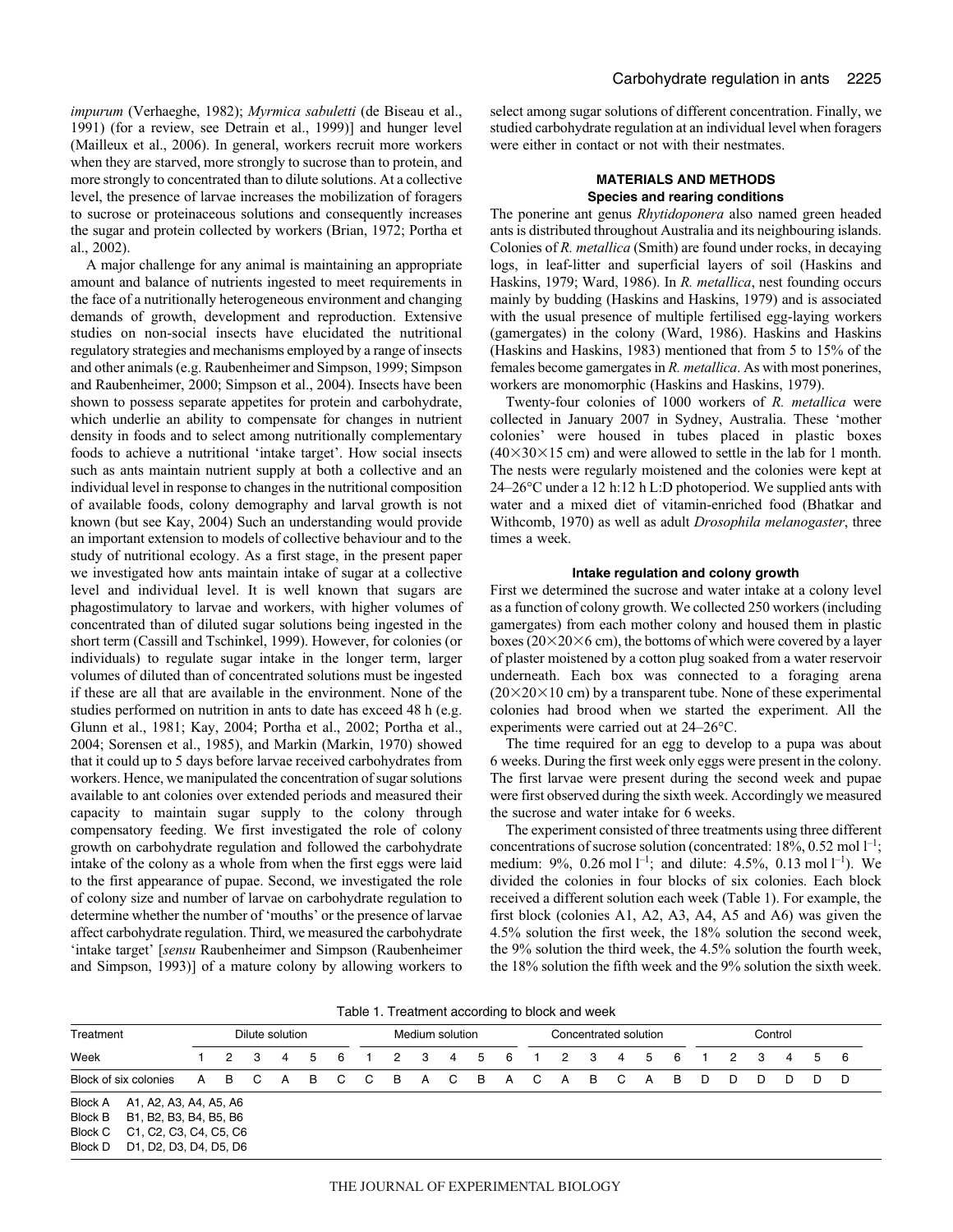

Fig. 1. Experimental timetable. Each colony had access to the sucrose solution for 5 h each day. On the fifth day (Friday) from 17:00 h to the following day (Saturday) 09:00 h, ants had access to protein in the form of 250–300 Drosophila and more varied carbohydrates as 15% honey solution. The ants were then deprived until the following Monday at 10:00 h.

The fourth block was used as a control and received a 15% honey solution for 6 weeks.

Each colony had access to the solution for  $5h$  a day  $(10:00-15:00h)$  for 5 days (Monday to Friday). The fifth day (Friday) from 17:00 h to the following day (Saturday) 09:00 h, ants had access to proteins in the form of 250–300 *Drosophila* and more varied carbohydrates as 15% honey solution. The ants were then deprived until the following Monday at 10:00 h (Fig. 1).

Each day, the solution was placed in the foraging arena in two Petri dishes, each with 1.5 ml solution contained in a small depression within a block of Blu-Tack (Bostik©). The ants only had access to one Petri dish; the second was used as a control for measuring and correcting for evaporation. We also provisioned the nest with moistened cotton wool to minimize the water loss. In order to evaluate the colony's intake, the Petri dishes with the solution were weighed every day before they were placed in the foraging arena and again after they were removed. We measured the volume consumed by the colony using density concentration tables. At 25°, 4.5, 9 and 18% sucrose solutions have densities of 1.0158, 1.0340 and  $1.0722~\text{g cm}^{-3}$ , respectively.

During all the experiments, two colonies per block (A1, A2, B1, B2 and C1, C2) were filmed from above. To assess the number of ants that fed, for each colony we counted the ants in contact with the sucrose solution every 5 min for 5 h. We repeated this procedure each day  $(5)$  of each week  $(6)$ . We chose 5 min as an interval because feeding bouts lasted  $270±5$  s (mean  $\pm$  s.e.m.,  $N=1000$ ).

To ensure that there was no block effect (order in which the sucrose solutions were given) we evaluated colony growth and performance. To assess colony growth, we counted the number of ants, pupae and larvae in each colony at the end of the experiment. We then weighed each pupa to evaluate colony performance.

At the end of the experiment we put the workers and their brood back with their mother colony. We allowed the colony to settle for 1 month before doing the second experiment.

#### **Intake regulation and brood**

We next investigated the role of brood on colony water and sucrose intake regulation. We collected 250 ants from 18 mother colonies and housed them in small nests (see above), yielding a total of 18 experimental colonies. In the first experiment we found that on average a colony of 250 ants produced 150 larvae in 6 weeks. We collected 300 larvae (100 small larvae, 100 medium larvae and 100 large larvae) from the appropriate mother colonies and added them to the experimental colonies in order to double the standard number of larvae. Sucrose and water intake was measured in each experimental colony for 5 days as described for the first experiment. We divided the colonies into three blocks of six colonies. Each block received a different solution. The food intake observed in this experiment was compared with the food intake observed during the sixth week of the first experiment (250 ants and 150 larvae).

At the end of the experiment we returned the workers and their brood to their mother colony. We allowed the colony to settle for 1· month before undertaking the third experiment.

#### **Intake regulation and colony size**

Third, we studied the role of colony size on sucrose and water intake regulation. We collected 500 ants from 18 mother colonies and housed them in small nests as above, yielding a total of 18 experimental colonies. Each of these experimental colonies had no brood when we started the experiment. We measured sucrose and water intake in each experimental colony for 5 days as described in the first experiment, again with colonies divided into three blocks of six colonies, each block receiving a different solution. Food intake in this experiment was compared with the food intake during the first week of the first experiment (250 ants and no brood).

#### **Intake target**

Fourth, we allowed colonies to select between different sugar concentrations, to establish whether they regulated to a particular concentration. We collected 250 ants and 150 brood items from 18 mother colonies and housed them in small nests, producing a total of 18 experimental colonies. These colonies were comparable to the ones observed during the sixth week of the first experiment. Each colony received the 18% and the 4.5% sucrose solutions together for 5 h a day for 1 week (Monday to Friday). We measured the sucrose and water intake in each experimental colony for 5 days as described in the first experiment.

We next repeated this experiment, but this time the colonies were given the three different solutions (4.5, 9 and 18%) together.

#### **Individual intake**

Lastly, food intake was studied at an individual level. We collected 250 ants and 150 brood items from six mother colonies and housed them in small nests to produce a total of six experimental colonies. These colonies were comparable to those observed during the sixth week of the first experiment. We divided the colonies in three blocks of two colonies. Each block received a different solution for 5 h a day for 1 week (Monday to Friday).

The first day, before giving the sucrose solution to the colony, 50 ants per colony were removed. The workers were collected from the foraging arena and were thus considered as foragers. These ants were weighed and placed individually in Petri dishes (diameter 3 cm) with a droplet (100  $\mu$ l) of sucrose solution for 1 h, after which each ant was reweighed and the weight gain was computed. Twenty-five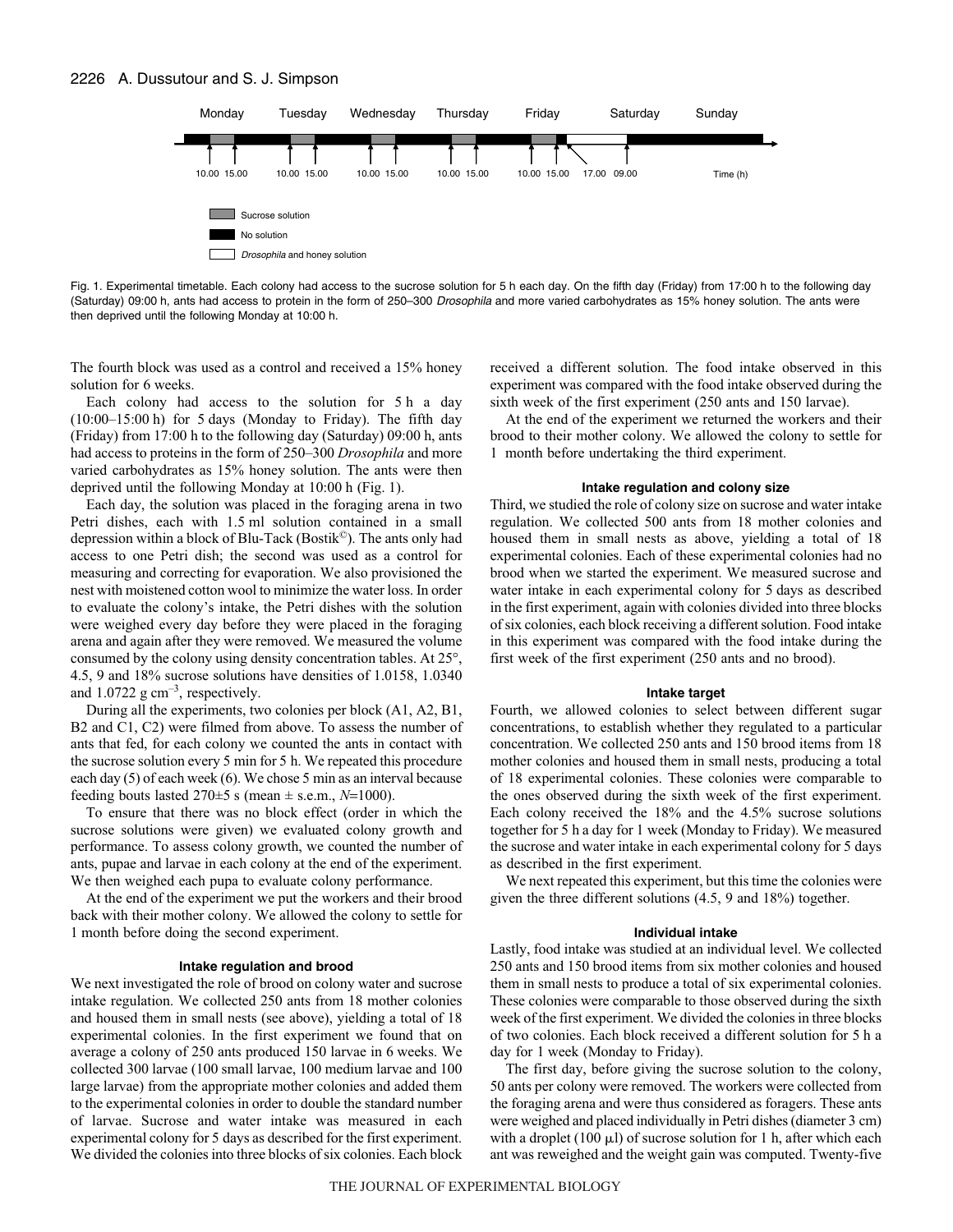

Fig. 2. Mean amount of food ingested per day and per week for each treatment for all colonies (A) and for the colonies filmed (B). (C) Mean number of ants that fed at the food source per day and per week for each treatment. (D) Predicted amount ingested per individual per day and per week for each treatment (two colonies observed for 6 weeks).

ants out of the 50 were marked with paint and placed back with the colony. The 25 ants left were placed together in a Petri dish (diameter 9 cm) with a dental cotton roll soaked in water. The following days we collected the marked ants from the colony and the ones placed in the Petri dish and computed their food intake as for the first day.

Thus we had two groups of ants per colony; the first group was separated from the colony for 1 h a day, whereas the second group had no contact with the colony for the entire week.

## **RESULTS**

## **Intake regulation and colony growth**

Data on volume of sugar solutions ingested by the entire colony are presented in Fig. 2A and Table 2. The volume of solution ingested by the colony increased across weeks 1–6, in line with colony growth. The volume of dilute solution ingested increased more across the weeks than did intake of the medium and the concentrated solutions. The volume ingested was also significantly different between days within each 5-day feeding period. Most strikingly, the volume of concentrated solution ingested decreased from day 1 to day 5 each week, whereas the volume of diluted solution ingested increased and the volume of medium solution remained stable. This pattern indicates compensatory feeding for sugar and became more pronounced with colony growth. The very high intake of the most concentrated solution seen each Monday reflected food deprivation on Sundays.

The number of ants feeding increased across weeks with colony growth (Fig. 2C, Table 2). When the solution was concentrated, the number of ants that fed decreased throughout each week. This decrease became more pronounced with colony growth. By contrast, when the solution was dilute the number of feeding ants increased during the week; a pattern which also became more evident with colony growth. The number of ants remained constant throughout the week for the medium solution but increased from week to week.

When volume ingested per ant was estimated (volume ingested per day/number of ants recorded feeding), values changed across day and week and differed between solutions (Fig. 2C, Table 2).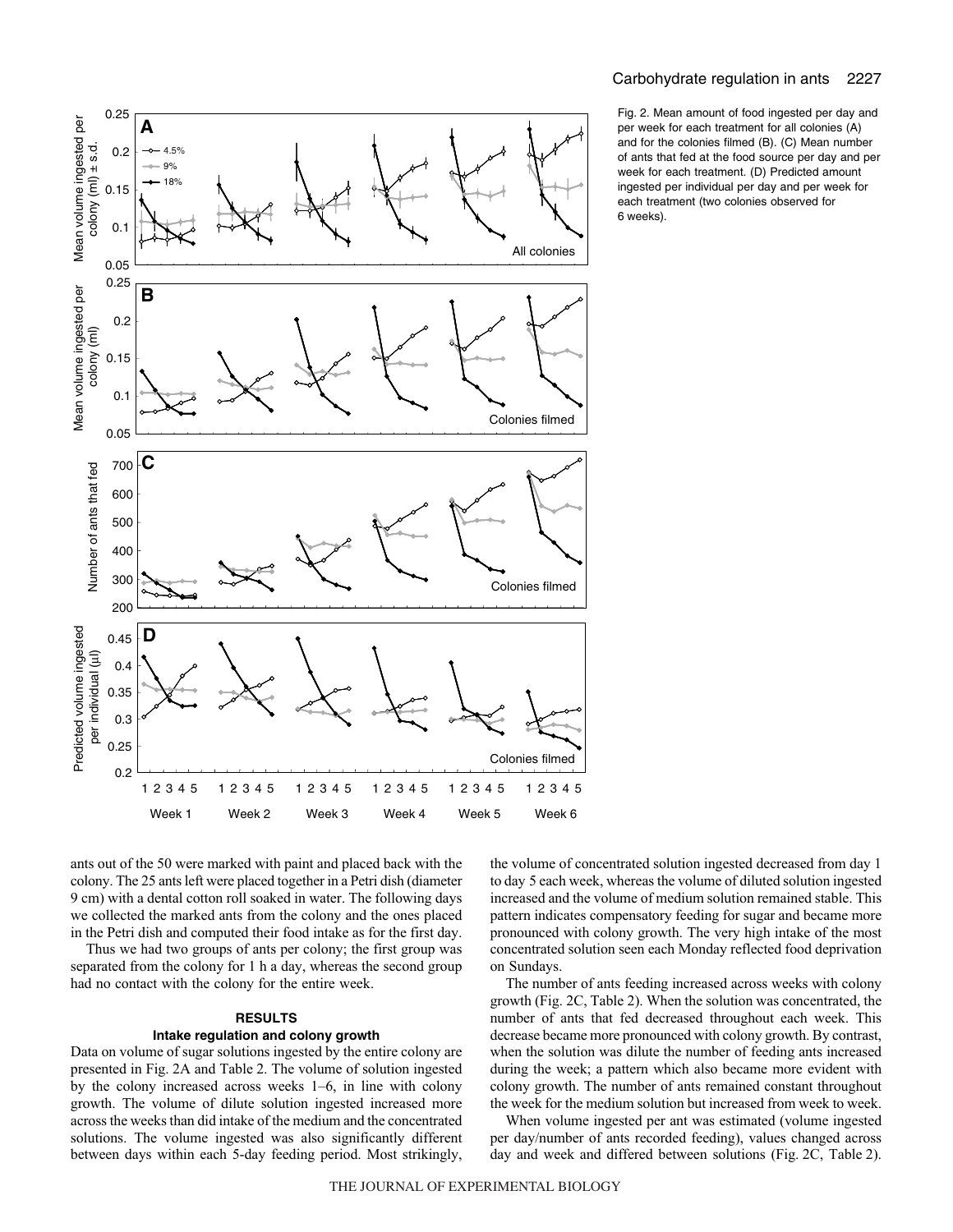Table 2. Results of a three-way ANOVA to test for the effect of the treatment (diluted vs medium vs concentrated solution), the day (Monday to Friday) and the week  $(N=6)$  at which the measures were done on the volume of sucrose solution ingested per colony

| Source of variation                  | Mean squares | d.f. | F      | P     |
|--------------------------------------|--------------|------|--------|-------|
| Between colonies                     |              |      |        |       |
| Treatment (sucrose<br>concentration) | 0.028        | 2    | 26.13  | 0.001 |
| Within colonies                      |              |      |        |       |
| Day                                  | 0.060        | 4    | 551.27 | 0.001 |
| Day $\times$ treatment               | 0.015        | 8    | 135.11 | 0.001 |
| Week                                 | 0.002        | 5    | 38.49  | 0.001 |
| Week $\times$ treatment              | 0.001        | 10   | 15.16  | 0.001 |
| Day $\times$ week                    | 0.007        | 20   | 113.57 | 0.001 |
| Day $\times$ week $\times$ treatment | 0.005        | 40   | 80.15  | 0.001 |

Individual ants would seem to have regulated their sucrose intake better than at the collective level during the first week, showing a pronounced decrease in volume consumed of the concentrated solution and an increase in intake of the dilute solution (compare Fig. 2B and C for week 1). No matter the solution, the volume ingested per ant decreased week after week. This effect appeared to be due to increasing crowding and disturbance around the food source. The probability to be interrupted while feeding was 0.12, 0.20, 0.23, 0.24, 0.28 and 0.35 for the first to the sixth weeks (100 meals followed on day 1 for each concentration and for each week).

Fig. 3 illustrates the dynamics of feeding for each solution throughout the week. The dynamic were almost identical between weeks (three-way ANOVA with repeated measure, week  $\times$  time effect  $F_{295,9558}=3.51, P=0.08$  so we pooled data for the 6 weeks. When the concentrated solution was introduced to the colony on the first day, the number of ants present at the food source increased exponentially over the first 2 h, indicating a strong recruitment process, and then decreased. This pattern was seen to a lesser extent each day during the week. For the diluted solution, the population at the food source stayed near constant, resulting in a linear accumulation over the 5 h period.

Data presented to this point have been for volume of solution ingested. In Fig. 4 plots of sugar *vs* water intake are presented for the final day of each week. Each solution is represented as a line in a water/sugar plane. Were ants to have successfully regulated sugar intake in the face of differences in the concentration of solution provided, the intake arrays would have been horizontal. Although complete regulation was not achieved, it is evident that sugar intake was increasingly well conserved as the weeks progressed and the colonies grew.

The number of ants in each colony was not significantly different after 6 weeks between the experimental blocks and was not significantly different from the initial number (two-way ANOVA with repeated measures on time, time effect  $F_{1,20}$ =2.99,  $P$ =0.099 and block effect  $F_{3,20}=0.91$ ,  $P=0.452$ ). The number of larvae and pupae produced after 6 weeks was not different between the four blocks (MANOVA, block effect: *F*3,20=0.37, *P*=0.776 and  $F_{3,20}=1.17$ ,  $P=0.348$  for the number of larvae and pupae, respectively). The mean pupal mass was not different between the blocks [ANOVA with colony nested within block, block effect *F*<sub>3,354</sub>=0.08, *P*=0.973, colony (block) effect *F*<sub>20,354</sub>=1.32, *P*=0.159]. There was therefore no effect of order in which the different sucrose solutions were given on colony growth and performance.

## **Intake regulation and brood manipulation**

Results of the brood manipulation study are provided in Fig. 5A,B and Table 3. The volume of the dilute solution ingested increased through the week, whereas consumption of the concentrated solution declined; with this pattern being more pronounced when the number of brood items was doubled. Across the entire week ants ingested the greatest volume of diluted solution and the least volume of concentrated solution, especially when the number of brood items was doubled.

## **Intake regulation and colony size**

In contrast to the effect of manipulating number of brood, increasing the number of ants to 500 individuals did not modify the pattern observed initially with 250 ants, i.e. the volume of the dilute solution ingested stayed relatively constant through the week, whereas consumption of the concentrated solution declined (Fig. 5C,D, Table 4). The amount of each solution ingested simply increased with colony size.

#### **Intake target**

When offered two different choices of sugar solutions (4.5% *vs* 18% or 4.5% *vs* 9% *vs* 18%) ants converged on the same intake of sugar and water. The amounts of sucrose and water ingested were not significantly different between the two choice experiments (twoway MANOVA with repeated measure on time, experiment effect *F*1,34=1.51, *P*=0.227 and *F*1,34=0.429, *P*=0.517 for sugar and water intake respectively; Fig. 6) and decreased throughout the week (time effect *F*4,136=724.70, *P*<0.001 and *F*4,136=932.11, *P*<0.001 for sugar and water intake respectively; Fig. 6). Moreover, the amount of sugar ingested in the two-choice experiments was significantly different from a random choice model (two-way MANOVA with repeated measure on time, choice effect: *F*1,34=89.72, *P*<0.001 and



Fig. 3. Dynamics of feeding: cumulative number of ants feeding at the food source for each solution (4.5, 9 and 18% sucrose) throughout the week (the data for the 6 weeks were pooled).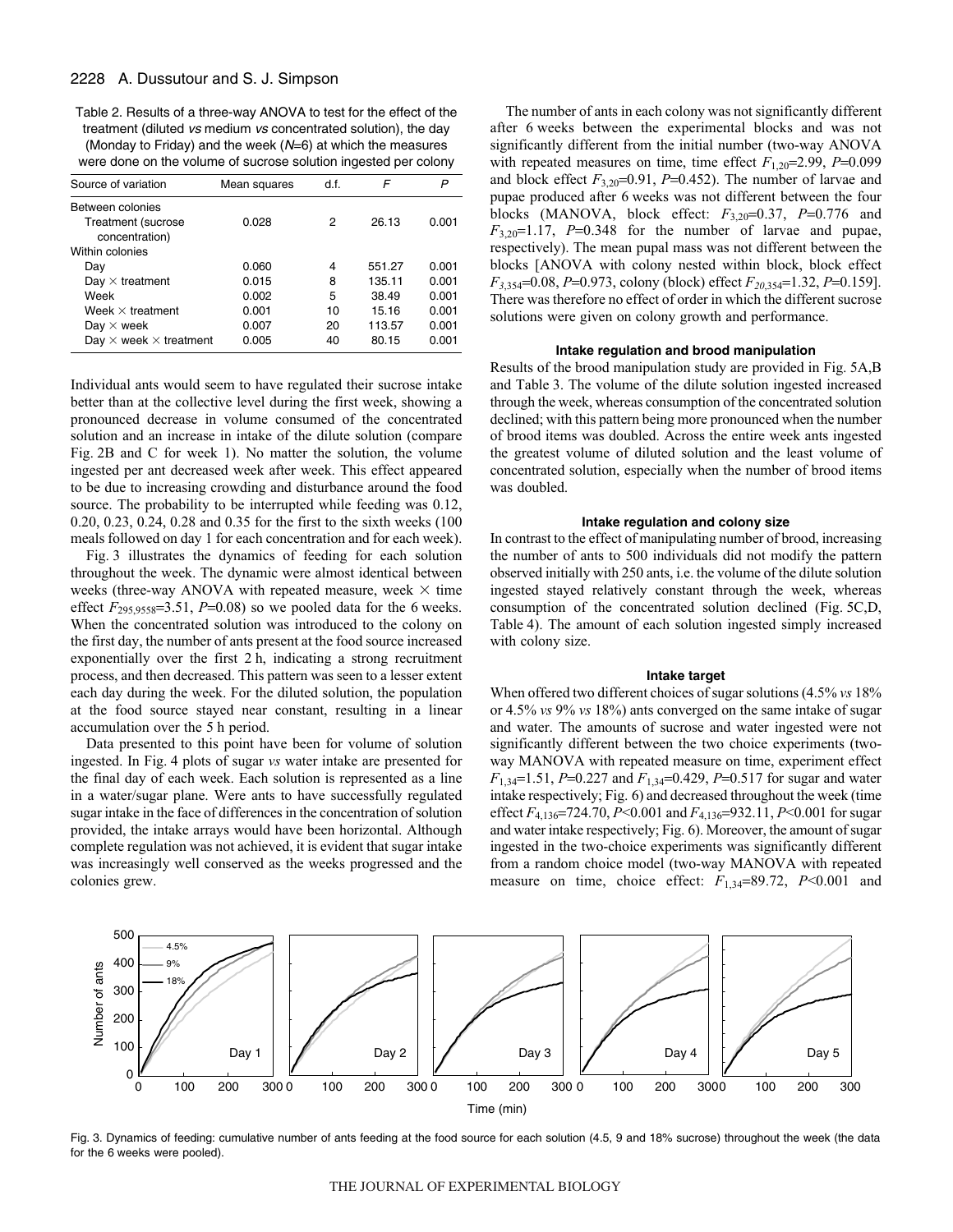

Fig. 4. Sugar vs water intake for the final day (Friday) of each week. Each solution (4.5, 9 and 18% sucrose) is represented as a line in a water/sugar plane. Within each time interval, the intake points are connected with a broken line (the intake array) to demonstrate the nutrient balancing strategy.

*F*1,34=126.23, *P*<0.001, for the first and the second choice treatments, respectively; Fig. 6).

### **Individual intake**

The volume of the dilute solution ingested increased throughout the week, whereas consumption of the concentrated solution declined for the single ants that were kept away from the colony throughout the experiment and those kept with the colony between feeding trials (Fig. 7, Table 5). Across the entire week, ants ingested the greatest volume of diluted solution and the least amount of concentrated solution, especially when they were isolated from the colony (interaction colony influence  $\times$  treatment effect, *P*<0.001; Fig. 7, Table 5).

#### **DISCUSSION**

Our study illustrates the extent to which green-headed ants regulate carbohydrate intake and provides compelling evidence that they are defending a nutritional intake target (Simpson and Raubenheimer, 1995) at a collective and individual level. Initially, ants consumed most and recruited fastest to more concentrated (18%) than to dilute (4.5%) sugar solutions, but over time this pattern reversed, such that the number of ants that fed and the volume ingested by each ant was a negative function of sugar concentration in the diet (Fig. 2A). When offered a choice of sugar concentrations, ants selected an intermediate concentration of 13% (Fig. 6).

Such compensatory responses to nutrient concentration have been demonstrated across a variety of insect groups, including grasshoppers (McGinnis and Kasting, 1967; Raubenheimer, 1992; Raubenheimer and Simpson, 1993), cockroaches (Bignell, 1978; Jones and Raubenheimer, 2001) and caterpillars (Lee et al., 2004; Timmins et al., 1988; Slansky, 1993; Slansky and Wheeler, 1989; Wheeler and Slansky, 1991), but not before in a social insect. Ants, and all social insects, are faced with an additional nutritional challenge to solitary species: the food entering a social insect colony is brought by only a small number of its workers and is shared among all members of the colony. Hence, colonies need to adjust their



Fig. 5. Mean volume  $(\pm s.d.)$  of each sucrose solution (4.5, 9 and 18%) ingested when the colonies contained: 250 ants and 150 brood items (A), 250 ants and 300 brood items (B), 250 ants and no larvae (C) and 500 ants and no larvae (D) (mean  $\pm$  s.d.).

harvesting strategy to meet the total demand for nutrients within the nest.

A striking finding from the present study was that ants became better at regulating their carbohydrate intake with the production of larvae in the nest, i.e. they came closer to their intake target (Fig. 2A and Fig. 4). When the number of larvae was experimentally doubled, the ants regulated their consumption of carbohydrates more

Table 3. Results of a three-way ANOVA to test for the effect of the treatment (dilute vs medium vs concentrated solution), the day that the measures were done (Monday to Friday) and the manipulation of brood item number (150 vs 300 brood items) on the volume of sucrose solution ingested per colony

| Source of variation                                   | Mean squares | df. | F      | P     |
|-------------------------------------------------------|--------------|-----|--------|-------|
| Between colonies                                      |              |     |        |       |
| Treatment (sucrose<br>concentration)                  | 0.117        | 2   | 272.64 | 0.001 |
| Brood manipulation                                    | 0.017        |     | 39.08  | 0.001 |
| Treatment $\times$ Brood<br>manipulation              | 0.005        | 2   | 10.74  | 0.001 |
| Within colonies                                       |              |     |        |       |
| Day                                                   | 0.014        | 4   | 168.89 | 0.001 |
| Day $\times$ treatment                                | 0.020        | 8   | 249.58 | 0.001 |
| Day $\times$ brood manipulation                       | 0.000        | 4   | 0.70   | 0.591 |
| Day $\times$ treatment $\times$<br>brood manipulation | 0.001        | 8   | 7.70   | 0.001 |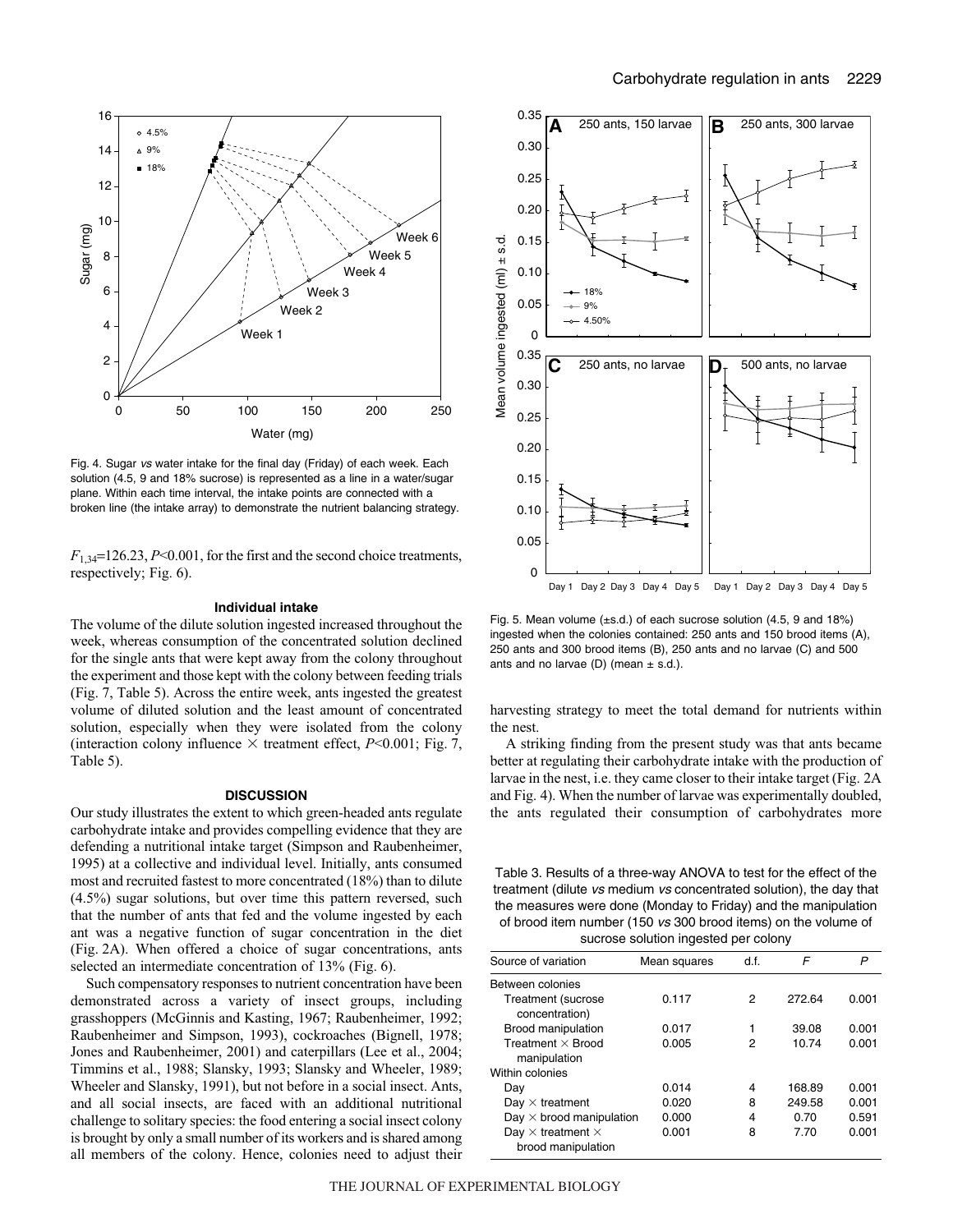Table 4. Results of a three-way ANOVA to test for the effect of the treatment (dilute vs medium vs concentrated solution), the day that the measures were done (Monday to Friday) and the colony size (250 vs 500 individuals) on the volume of sucrose solution ingested

|                                                | per colony   |     |        |       |
|------------------------------------------------|--------------|-----|--------|-------|
| Source of variation                            | Mean squares | df. | F      | P     |
| Between colonies                               |              |     |        |       |
| Treatment (sucrose<br>concentration)           | 0.007        | 2   | 6.22   | 0.005 |
| Colony size                                    | 1.094        |     | 1043.7 | 0.001 |
| Treatment $\times$ colony size                 | 0.003        | 2   | 2.69   | 0.084 |
| Within colonies                                |              |     |        |       |
| Day                                            | 0.003        | 4   | 28.18  | 0.001 |
| Day $\times$ treatment                         | 0.004        | 8   | 36.70  | 0.001 |
| Day $\times$ colony size                       | 0.000        | 4   | 4.10   | 0.052 |
| Day $\times$ treatment $\times$<br>colony size | 0.000        | 8   | 1.85   | 0.175 |

accurately than when the number of adult workers was doubled, i.e. they ingested more of the diluted solution (Fig. 5). This result suggests that larvae play an important role in providing nutritional feedback to workers. Given that hungry larvae initiate a chain of demand that culminates in foragers collecting food (Cassill and Tshcinkel, 1999), the question arises as to how information about larval nutritional state is transmitted to workers. Inspired by other animal species with parental care (e.g. Kilner, 1995; Mondloch, 1995; Price and Ydenberg, 1995; Smiseth and Lorentsen, 2001; Whittingham et al., 2003), the existence of some sort of begging signal has been hypothesized in ant larvae (Bourke and Franks, 1995; Bourke and Ratnieks, 1999; Nonacs and Tobin, 1992). Cassill and Tschinkel (Cassill and Tschinkel, 1995) suggested that non-volatile chemical cues signal hunger in fire ant larvae, *Solenopsis invicta*, whereas others authors described larvae flexing their head or whole



Fig. 6. Water and sucrose (4.5, 9 or 18% solutions) intake measured during choice experiment (measure of the intake target; mean  $\pm$  s.d.). Points along each trajectory represent the cumulative intake of water and carbohydrate over successive days, up to the last day of feeding. The 'random' outcomes indicate the expected carbohydrate intake trajectories if feeding had occurred indiscriminately between sucrose solutions.

body to attract workers in food-deprived colonies of *Myrmica* (Brian and Abbott, 1977; Creemers et al., 2003) and in the ponerine ant *Gnamptogenys striatula* (Kaptein et al., 2005). Whatever the cue employed, a larva attracts feeders at a rate regulated directly by its state of hunger (Cassill and Tschinkel, 1995; Cassill and Tschinkel, 1999; Kaptein et al., 2005) and ultimately by its size, such that when larvae were food-deprived, larger larvae were fed at significantly higher rates than smaller larvae (Cassill and Tschinkel, 1995; Cassill and Tschinkel, 1999). The pattern of worker feeding of larvae is that the large larvae are the first to be attended to, medium sized larvae are next and small larvae last (Markin, 1970). Larval soliciting has also been described in social wasps (Ishay and Landau, 1972) and bumblebees (den Boer and Duchateau, 2006). In bumblebees, several recent studies have challenged the prevalent view that foragers impose a feeding regime upon their larvae without any feedback (Plowright and Jay, 1977). In an experimental laboratory study, Pereboom et al. (Pereboom et al., 2003) showed that starved *B. terrestris*larvae are fed significantly sooner and more often than well fed larvae. Smeets and Duchateau (Smeets and Duchateau, 2001) simulated larval provisioning by manually feeding larvae in a laboratory colony with a micropipette, and showed that these larvae subsequently received fewer feedings from workers than unfed control larvae. In addition, hand-rearing experiments showed that larvae sometimes refuse food and thus cannot be forced to eat (Pereboom et al., 2003).

On the first day of each experimental week, after a weekend without food, ants recruited more concentrated solution than dilute solution (Fig. 2C and Fig. 3) as reported in various earlier studies [*Solenopsis saevissima* (Wilson, 1962; Cassil and Tschinkel, 1999), *Solenopsis geminata* (Hangartner, 1969) *Lasius niger* (Beckers et al., 1990; Beckers et al., 1993), *Monomorium* and *Tapinoma* (Szlep and Jacobi, 1967), *Tetramorium impurum* (Verhaeghe, 1982), *Myrmica sabuletti* (de Biseau et al., 1991) (for a review, see Detrain et al., 1999)]. Consequently they collected more of the concentrated than of the dilute sugar solution (Fig. 2A). This pattern was seen to a lesser extent each morning during the experimental weeks, following the 19 h food deprivation period (Fig. 3). The number of ants feeding at the concentrated source increased exponentially during the first 2 h of the day, but reached a plateau thereafter, indicating that the colony reached satiety (Pasteels et al., 1987). By



Fig. 7. Mean volume  $(± s.e.m.)$  of sucrose solution ingested per individual ant with the influence of the colony (A) and without the influence of the colony (B).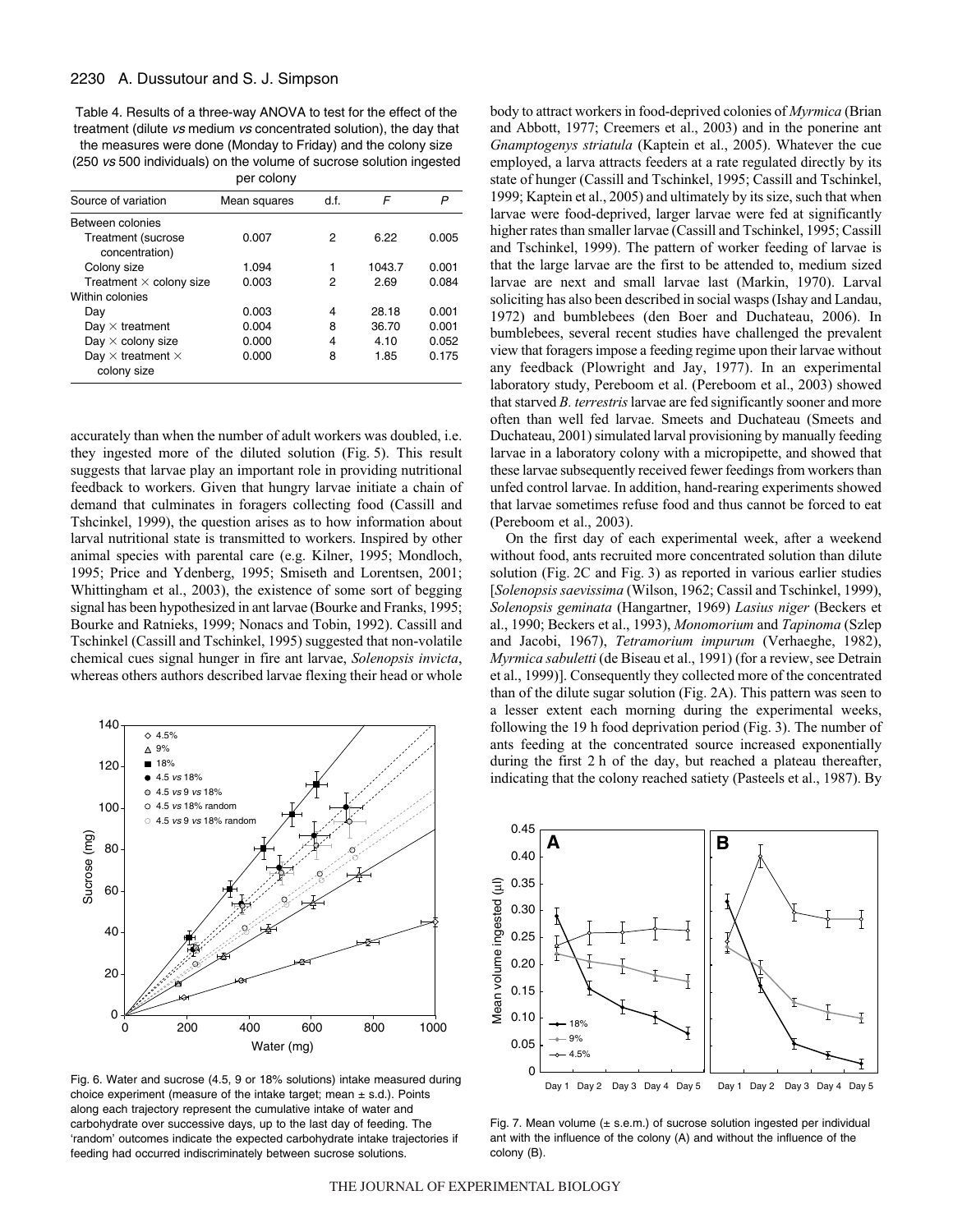Table 5. Results of a three-way ANOVA to test for the effect of the treatment (dilute vs medium vs concentrated solution), the day that the measures were done (Monday to Friday) and the colony influence (ants isolated from the colony of not) on the volume of sucrose solution ingested per individual

| Source of variation                                 | Mean squares | df. | F      |       |
|-----------------------------------------------------|--------------|-----|--------|-------|
| Between colonies                                    |              |     |        |       |
| Treatment (sucrose<br>concentration)                | 2.894        | 2   | 134.28 | 0.001 |
| Colony influence (ants<br>isolated or not)          | 0.025        | 1   | 1.17   | 0.280 |
| Treatment $\times$ colony<br>influence              | 0.281        | 2   | 13.04  | 0.001 |
| Within colonies                                     |              |     |        |       |
| Day                                                 | 0.625        | 4   | 30.14  | 0.001 |
| Day $\times$ treatment                              | 0.369        | 8   | 17.80  | 0.001 |
| Day $\times$ colony influence                       | 0.109        | 4   | 5.24   | 0.001 |
| Day $\times$ treatment $\times$ colony<br>influence | 0.029        | 8   | 1.38   | 0.202 |

contrast, the number of ants that fed at the diluted food source increased linearly throughout the 5 h during which food was available (Fig. 3). These results indicate  $(1)$  that the colonies with dilute sugar solution had not reached satiety even after  $5h$ ; (2) that the switch from responding positively to sucrose concentration in response to prior deprivation, to exhibiting compensatory feeding (eating more of diluted than concentrated solution) occurred at around  $2h$ , and  $(3)$  that recruitment of foragers to feeding sites is homeostatic with respect to the colony's sugar nutrition.

Regarding the regulation of carbohydrates at an individual level, on day·1, workers feeding on dilute solutions returned to the nest with smaller crop loads than ants feeding on concentrated solution (Fig. 7). Smaller meal sizes on dilute than concentrated sugar solutions in fooddeprived insects is well known (Dethier, 1976; Bernays and Simpson, 1982), including in social insects (Balderrama et al., 1992; Josens et al., 1998; Moffatt and Nunez, 1997; Nunez, 1966; Nunez and Giurfa, 1996; Pflumm, 1969). However, by the second day, colonies fed with dilute solution had not only increased the numbers recruited to the food site, but also individual ants were collecting larger loads: a result previously shown in *Formica aquilonia* ants (Cosens and Toussaint, 1986) and *Camponotus mus* (Josens and Roces, 2000), as well as in blowflies (Simpson et al., 1989). By contrast, the crop loads of ants fed with concentrated solution declined significantly throughout the week (Fig. 7). Ants were therefore able to contribute to regulation of the colony at an individual level. However, individuals were constrained from meeting the intake target of the colony. The array of sugar *vs* water intake for week 1 in Fig. 4 implies that there was a volumetric limit to sugar collection (note the vertical intake array, with sugar intakes on the *y*-axis aligning along the *x*-axis at a near constant water intake). The only way to overcome this limitation was to begin to recruit more foragers; a response that became apparent as the weeks progressed.

There was an interesting interaction between crop loads carried by individuals and numbers recruited to the feeding source over successive weeks. The volume ingested by individuals as predicted from the number of ants feeding indicated that ants showed a more pronounced response to sugar concentration during the first week (i.e. in the absence of brood; Fig. 2D). As the weeks progressed, volumes collected by individuals declined, most notably of the dilute solution. This decline was compensated for at the colony level by substantially increased recruitment of foragers to the dilute solution (Fig. 3). The pronounced individual-level regulation observed during week 1 seems close to that observed when ants had no contact with the colony (Fig. 2D and Fig. 7B). When ants were kept away from the colony, they could not regurgitate it to congeners and were presumably responding mainly to their own requirements. The results, therefore, imply that during weeks 1 and 2, in the absence of larvae, ants regulated their own intake but did not change their recruitment behaviour, which led to an underconsumption of carbohydrates when colonies were offered diluted solution (Fig. 2A). After week 2, with the emergence of larvae, ants managed to recruit more ants to the diluted food source, removing the necessity for individuals to collect greater volumes of dilute solution.

The present data show that, when confined to single foods of varying carbohydrate content, ants showed distinct regulatory responses. Social insect foraging behaviour has been discussed as resulting from a trade-off between maximizing individual carbohydrate intake and maximizing colony growth. Discovery of a food source and feeding are individual activities, whilst exploitation of the discovered food sources is a collective behaviour mediated through communication signals. In this sense, individual foraging behaviour is affected by colony needs, which regulate, *via* negative or positive feedback, food-source exploitation. For *R. metallica* workers, we have demonstrated that not only the dynamics of recruitment, but also individual decisions about crop load, are directly modulated by the nutritional state of the colony. However, the precise nature of feedback mechanisms acting to regulate foraging patterns at the colony level remain to be investigated.

A.D. was supported by a post-doctoral grant from The University of Sydney. S.J.S. was supported by an ARC Federation Fellowship.

#### **REFERENCES**

- Abbott, A. (1978). Nutrient dynamics of ants. In Production Ecology of Ants and Termites (ed. M. V. Brian), pp. 233-244. London: Cambridge University Press.
- **Balderrama, N. M., Almeida De Balderrama, L. O. and Nunez, J. A.** (1992). Metabolic rate during foraging in the honey bee. J. Comp. Physiol. B **162**, 440-447.
- **Beckers, R., Deneubourg, J. L., Goss, S. and Pasteels, J. M.** (1990). Collective decision making through food recruitment. Insectes Soc. **37**, 258-267.
- **Beckers, R., Deneubourg, J. L. and Goss, S.** (1993). Modulation of trail laying in the ant Lasius niger (Hymenoptera: Formicidae) and its role in the collective selection of a food source. J. Insect Behav. **6**, 751-759.
- **Bernays, E. A. and Simpson, S. J.** (1982). Control of food intake. Adv. Insect Physiol. **16**, 59-118.
- **Bhatkar, A. P. and Whitcomb, W. H.** (1970). Artificial diet for rearing various species of ants. Fla. Entomol. **53**, 229-232.
- **Bignell, D. E.** (1978). Effects of cellulose in the diets of cockroaches. Entomol. Exp. Appl. **24**, 254-257.
- **Bonser, R., Wright, P. J., Bament, S. and Chukwu, U. O.** (1998). Optimal patch use by foraging workers of Lasius fuliginosus, L. niger and Myrmica ruginodis. Ecol. Entomol. **23**, 15-21.
- **Bourke, A. F. G. and Franks, N. R.** (1995). Social Evolution in Ants. Princeton: Princeton University Press.
- **Bourke, A. F. G. and Ratnieks, F. L. W.** (1999). Kin conflict over caste determination in social Hymenoptera. Behav. Ecol. Sociobiol. **46**, 287-297.
- **Brian, M. V.** (1972). Population turnover in wild colonies of the ant Myrmica. Ekol. Pol. **20**, 43-53.
- **Brian, M. V. and Abbott, A.** (1977). The control of food flow in a society of the ant Myrmica rubra L. Anim. Behav. **25**, 1047-1055.
- **Cassill, D. L. and Tschinkel, W. R.** (1995). Allocation of liquid food to larvae via trophallaxis in colonies of the fire ant, Solenopsis invicta. Anim. Behav. **50**, 801-813. **Cassill, D. L. and Tschinkel, W. R.** (1999). Regulation of diet in the fire ant,
- Solenopsis invicta. J. Insect Behav. **12**, 307-328. **Cosens, D. and Toussaint, N.** (1986). The dynamic nature of the activities of the
- wood ant Formica aquilonia foraging to static food resources within a laboratory habitat. Physiol. Entomol. **11**, 383-395.
- **Creemers, B., Billen, J. and Gobin, B.** (2003). Larval begging behaviour in the ant Myrmica rubra. Ethol. Ecol. Evol. **15**, 261-272.
- **de Biseau, J. C., Deneubourg, J. L. and Pasteels, J. M.** (1991). Collective flexibility during food recruitment in the ant Myrmica sabuleti (Hymenoptera: Formicidae). Psyche **98**, 323-336.
- **den Boer, S. P. A. and Duchateau, M. J. H. M.** (2006). A larval hunger signal in the bumblebee Bombus terrestris. Insectes Soc. **53**, 369-373.
- Dethier, V. G. (1976). The Hungry Fly. Cambridge, MA: Harvard University Press. **Detrain, C., Deneubourg, J. L. and Pasteels, J.** (1999). Decision-making in foraging by social insects. In Information Processing in Social Insects (ed. C. Detrain, J. L. Deneubourg and J. Pasteels), pp. 331-352. Basel: Birkhauser Verlag.
- **Glunn, F. J., Howard, D. F. and Tschinkel, W. R.** (1981). Food preference in colonies of the fire ant Solenopsis invicta. Insectes Soc. **28**, 217-222.